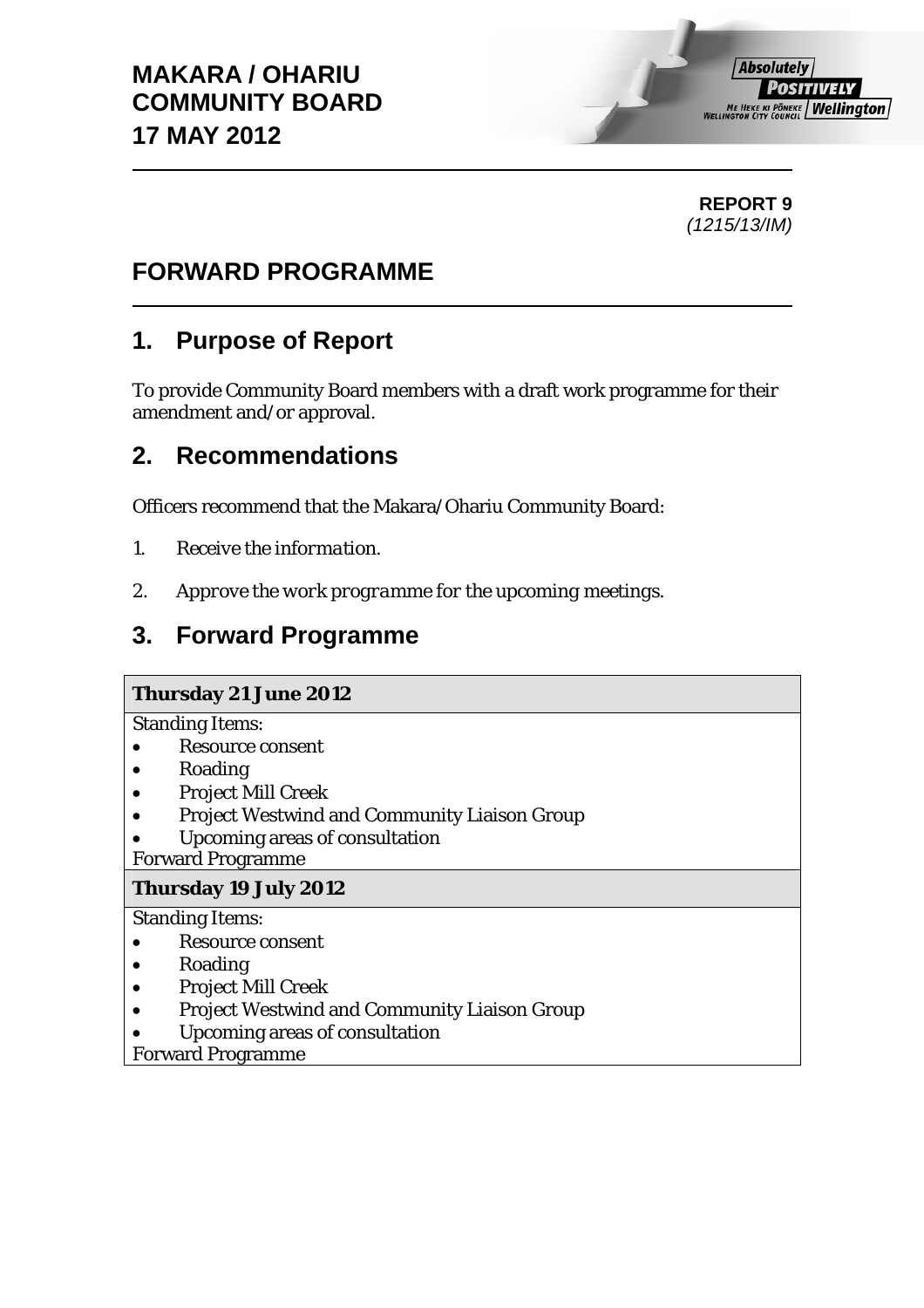#### **Thursday 16 August 2012**

Standing Items:

- Resource consent
- Roading
- Project Mill Creek
- Project Westwind and Community Liaison Group
- Upcoming areas of consultation

Forward Programme

#### **Thursday 20 September 2012**

Standing Items:

- Resource consent
- Roading
- Project Mill Creek
- Project Westwind and Community Liaison Group
- Upcoming areas of consultation
- Forward Programme

#### **Thursday 18 October 2012**

Standing Items:

- Resource consent
- Roading
- Project Mill Creek
- Project Westwind and Community Liaison Group
- Upcoming areas of consultation

Forward Programme

#### **Thursday 15 November 2012**

Standing Items:

- Resource consent
- Roading
- Project Mill Creek
- Project Westwind and Community Liaison Group
- Upcoming areas of consultation

Forward Programme

#### **Thursday 20 December 2012**

Standing Items:

- Resource consent
- Roading
- Project Mill Creek
- Project Westwind and Community Liaison Group
- Upcoming areas of consultation

Forward Programme